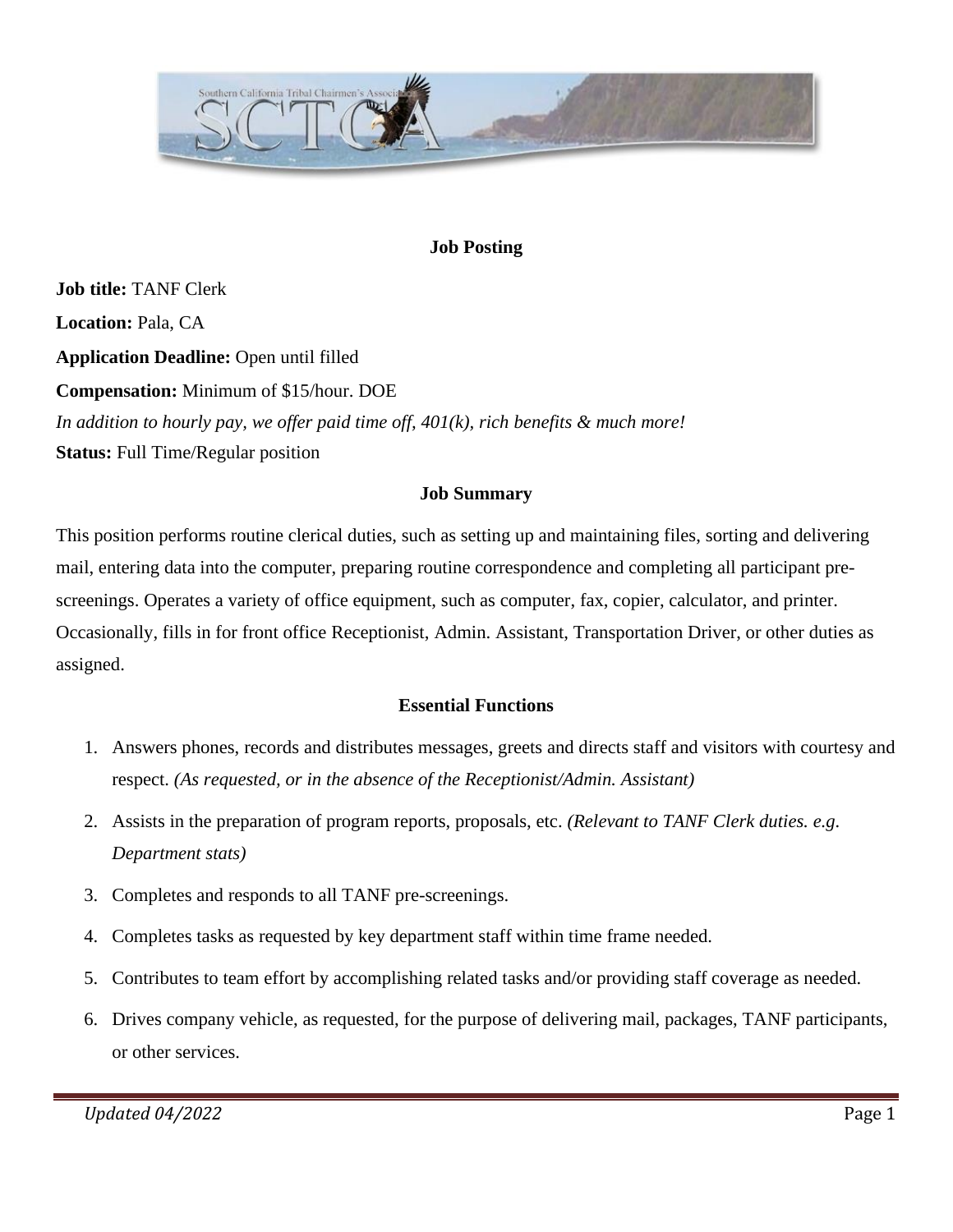- 7. Establishes and maintains filing system for correspondence, forms, reports, records, etc. for Eligibility, Case Worker, Career and Ed Coordinator.
- 8. Follows up with participants as needed. *(MER's, Child Care, Mileage, Documentation, etc.)*
- 9. Maintains strict confidentiality of all facts of program and participant records.
- 10. Maintains a safe and clean file room area by complying with all procedures, rules and regulations.
- 11. Operates a variety of office equipment, such as copier, computer, printer, fax, typewriter, calculator, etc.
- 12. Performs other appropriate duties as assigned by Site Manager.
- 13. Receives and sorts participant mail and deliveries as assigned by Site Manager.
- 14. Prepares and coordinates monthly participant mailings and other daily correspondence.
- 15. Reviews incoming participant Monthly Eligibility Reports for completeness and accuracy.
- 16. Types letters, reports, forms, etc. from rough drafts for Eligibility, Case Worker, Career and Ed Coordinator.

### **Job Requirements and Qualifications**

*Education & Experience:* High School Diploma or GED with one (1) year of file and records management experience.

*Certificates & Licenses*: Valid California Driver's License with driving record acceptable to SCTCA's insurance.

*Knowledge Requirements:* Knowledge and experience with general office systems, equipment, and procedures. Good oral and written communication skills. Computer literate with ability to operate a PC and MS Office software programs, such as Word, Excel, PowerPoint, and Publisher. Requires minimum typing speed of 40 words per minute. Must have a strong attention to detail. Knowledge of Indian history, culture and politics a plus. Proficient in using virtual meeting platforms such as Zoom, Go2Meeting, etc.

*Physical:* Typically requires sitting for extended periods of time. Lifts and moves objects frequently weighing up to 25 pounds. Primarily an indoor office environment.

*Conditions of Employment:* Candidates are required to successfully complete required background check and drug screening.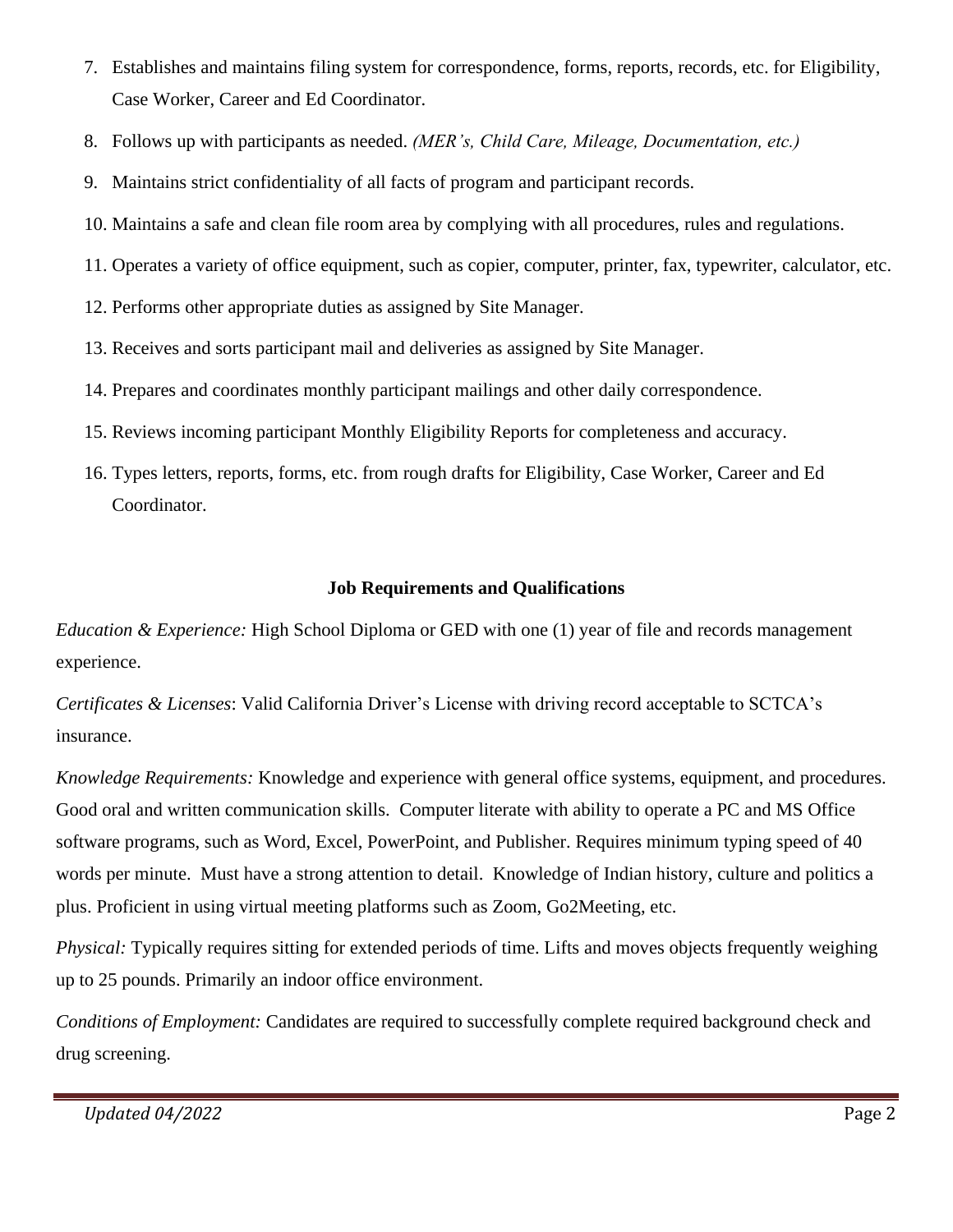## **Other Information**

In addition to the essential duties listed above the TANF Clerk is expected to:

- 1. Demonstrate tact and a high level of professionalism due to the sensitive and highly confidential nature of the position.
- 2. Consistently report to work on time prepared to perform the duties of the position.
- 3. Possess excellent oral and written communication skills.
- 4. Communicate regularly with supervisor about department issues.
- 5. Demonstrate the ability to handle difficult situations with respect and courtesy.
- 6. Possess the ability to work effectively with people from diverse cultural, ethnic and socio-economic backgrounds.
- 7. Flexible schedule (occasional after-hours and weekends) and travel may be required depending on workload, workshops, etc.
- 8. Be detail oriented and possess strong organizational skills.
- 9. Demonstrate efficient time management and prioritizes workload daily.
- 10. Be able to maintain heavy paperwork and processing in a fast-paced work environment.
- 11. Enjoy working independently and meet timelines.
- 12. Be thoroughly knowledgeable of all TANF guidelines at all times.
- 13. Make sound rational decisions and recommendations without bias.
- 14. Participate in various departmental meetings and/or committees.
- 15. Assist with temporary training of TANF staff.
- 16. Travel between office sites may be requested to assist with training/office coverage.
- 17. Develop and maintain a relationship of trust, confidence, and good rapport with staff, administration, and program participants.
- 18. Other projects and responsibilities may be added at the manager's discretion, such as participation in Social Work conferences, Health Fairs, Career Fairs, Graduation events, etc.

# **About Our Company**

The Southern California Tribal Chairmen's Association (SCTCA) is a multi-service non-profit corporation established in 1972 for a consortium of 25 federally-recognized Indian tribes in Southern California. The primary mission of SCTCA is to serve the health, welfare, safety, education, cultural, economic and employment needs of its tribal members and enrolled Indians in the San Diego County urban areas. A board of directors comprised of tribal chairpersons from each of its member Tribes governs SCTCA.

# **How to Apply**

# **Preferred method: Apply online at<http://sctca.applicantpro.com/>**

A. Apply in person and submit a **completed Application for Employment with a resume** to the Human Resources office\*, located at 36146 Pala Temecula Rd. Bldg H. Pala, CA 92059. \*Office subject to closures.

B. Fax a **completed Application for Employment and resume** to 760-742-8610.